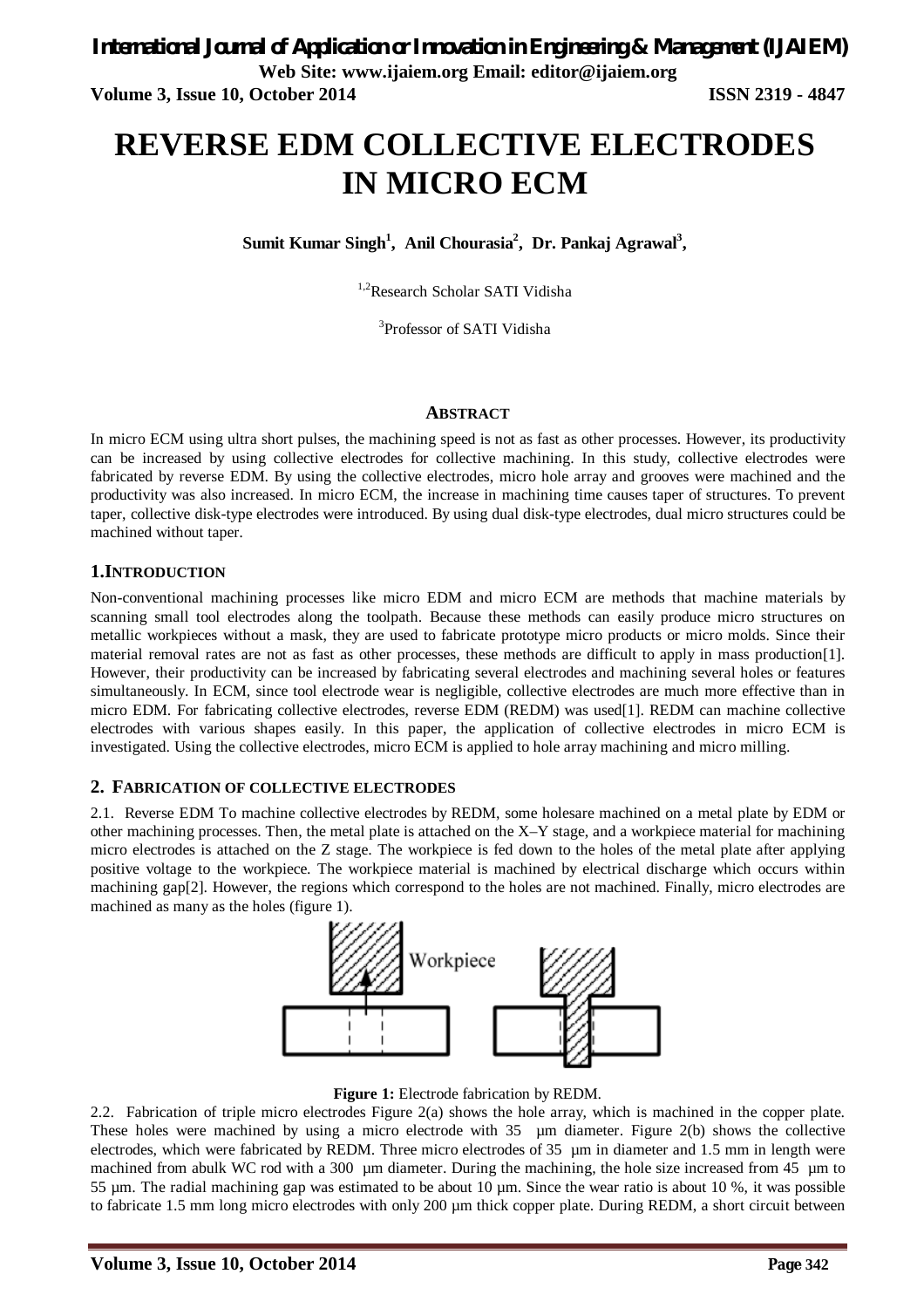### *International Journal of Application or Innovation in Engineering & Management (IJAIEM)* **Web Site: www.ijaiem.org Email: editor@ijaiem.org Volume 3, Issue 10, October 2014 ISSN 2319 - 4847**

the electrode and the workpiece occurred, causing a welding. In this experiment, by applying optimal capacitance, 650 pF, the welding could be avoided. At too high or too low capacitances, the welding occurred between the electrode and the workpiece[4]. Since various features can be machined on a plate by micro EDM, several micro electrodes with various shapes can be easily fabricated by REDM.



**Figure 2:** (a) micro holes for collective electrodes (copper, φ 55 µm), (b) collective electrodes machined by REDM (WC, φ 35 µm, length 1.5 mm).

### **3. COLLECTIVE MACHINING**

3.1. Micro hole array Figure 3 shows the micro hole array, which was machined by micro ECM. By using collective electrodes, three holes were machined simultaneously. A total of 21 holes of 50 µm in diameter were machined on a 100 µm thick stainless steel plate. Pulses with 6.1 V amplitude, and 60 ns pulse on-time were applied in 0.1 M H2SO4[4]. Since the total surface area was increased in the machining with collective electrodes, the current for each hole was reduced and more machining time is required. The feedrate was 0.1  $\mu$ m/sec, which is half of the maximum feedrate in the machining with a single electrode. However, since three holes were machined simultaneously, the productivity of collective machining was 50 % higher than that of single machining[5]. More studies about the effect of machining area on machining rate are required.



**Figure 3:** The micro holes which were machined with triple electrodes (304 SS with 100 µm thickness, hole diameter: about 50  $\mu$ m, 6.1 V, 60 ns pulse on-time, 1  $\mu$ s period).

3.2. Machining of collective structures Collective electrodes can be applied not only to the micro hole array machining, but also to 3D micro structure machining. Figure 4 shows micro grooves which were machined by dual electrodes[8]. For betterflushing of electrolyte, material was machined layer-by-layer. For electrochemical milling, 6.0 V pulses of 60 ns duration were applied.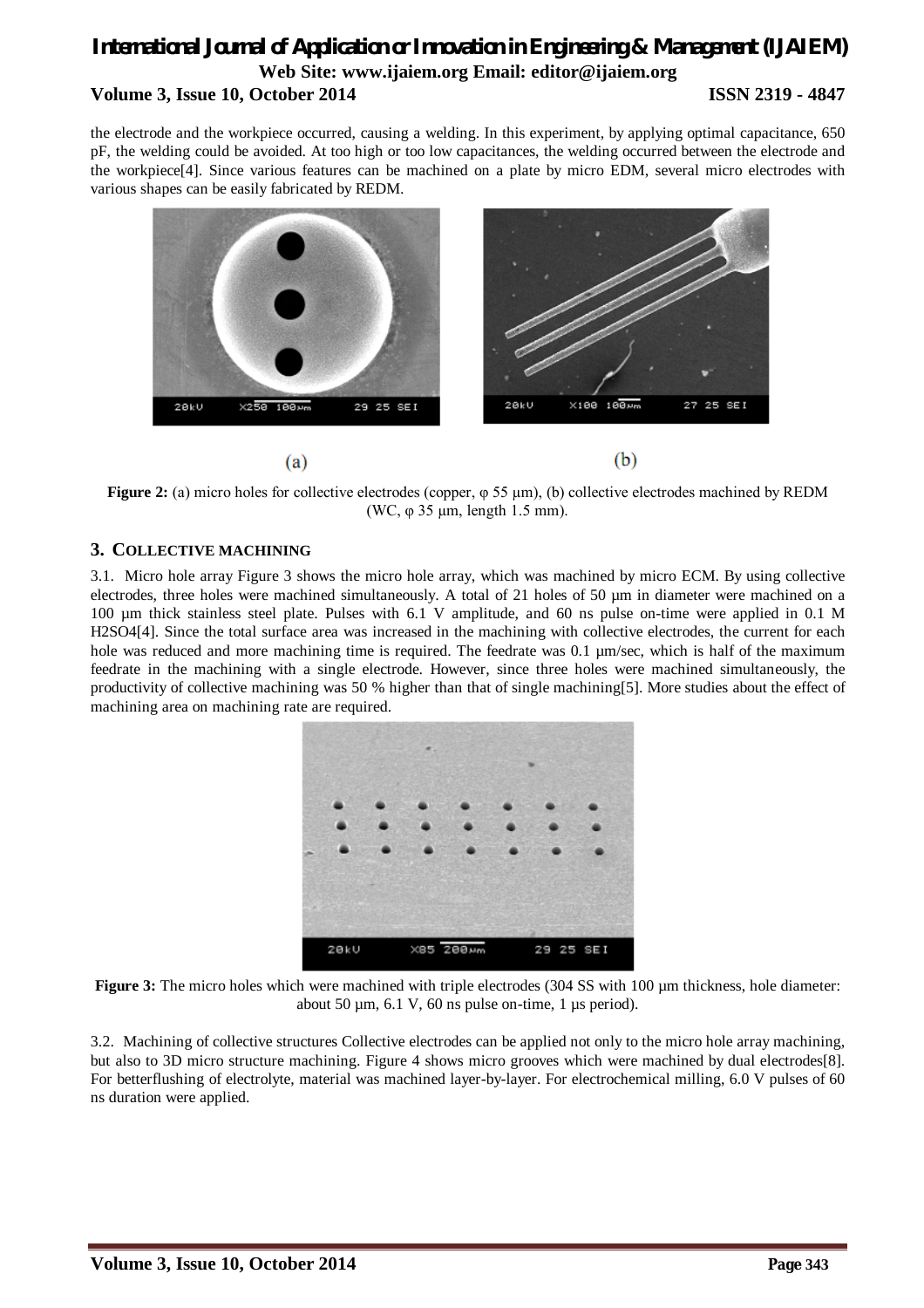# *International Journal of Application or Innovation in Engineering & Management (IJAIEM)* **Web Site: www.ijaiem.org Email: editor@ijaiem.org**

**Volume 3, Issue 10, October 2014 ISSN 2319 - 4847**



**Figure 4:** Dual grooves machined with dual electrodes (304 SS, 50 µm width, 80 µm depth, 6 V, 60 ns pulse on-time, 1 µs period)

As shown in figure 4, the machining gap of initially machined layer is larger than that of lastly machined layer, which causes taper. In ECM, the machining gap increases with the increase in the machining time. Since the machining time for 3D structures is longer than that of micro hole machining, the increase in the machining gap can affect the geometrical accuracy of 3D micro structures more severely. To prevent taper of structures, two different machining conditions were applied in micro hole drilling and disk-type electrode was used [1, 2]. In this paper, for the collective machining without taper, collective disk-type electrodes were machined by reverse EDM. The process for fabrication of collective disk-type electrodes is shown in figure 5. The process of fabrication is similar to that ofcollective electrodes. However, another hole array of the same size need to be machined. After machining collective electrodes, the electrodes are inserted into the hole array. After inserting electrodes, the electrodes are machined by translating the plate circularly. Then, the parts of electrodes around the plate are machined. By controlling the distance of circular translation, the diameter of electrode neck is determine[9]d. Figure 6 shows dual disk-type electrodes and dual micro columns which were machined with the dual disk-type electrodes. The two columns were machined simultaneously and the taper shape was prevented. The width of columns is about 58 µm and the height is 83 µm.



**Figure 5:** The machining process for collective disk-type electrodes.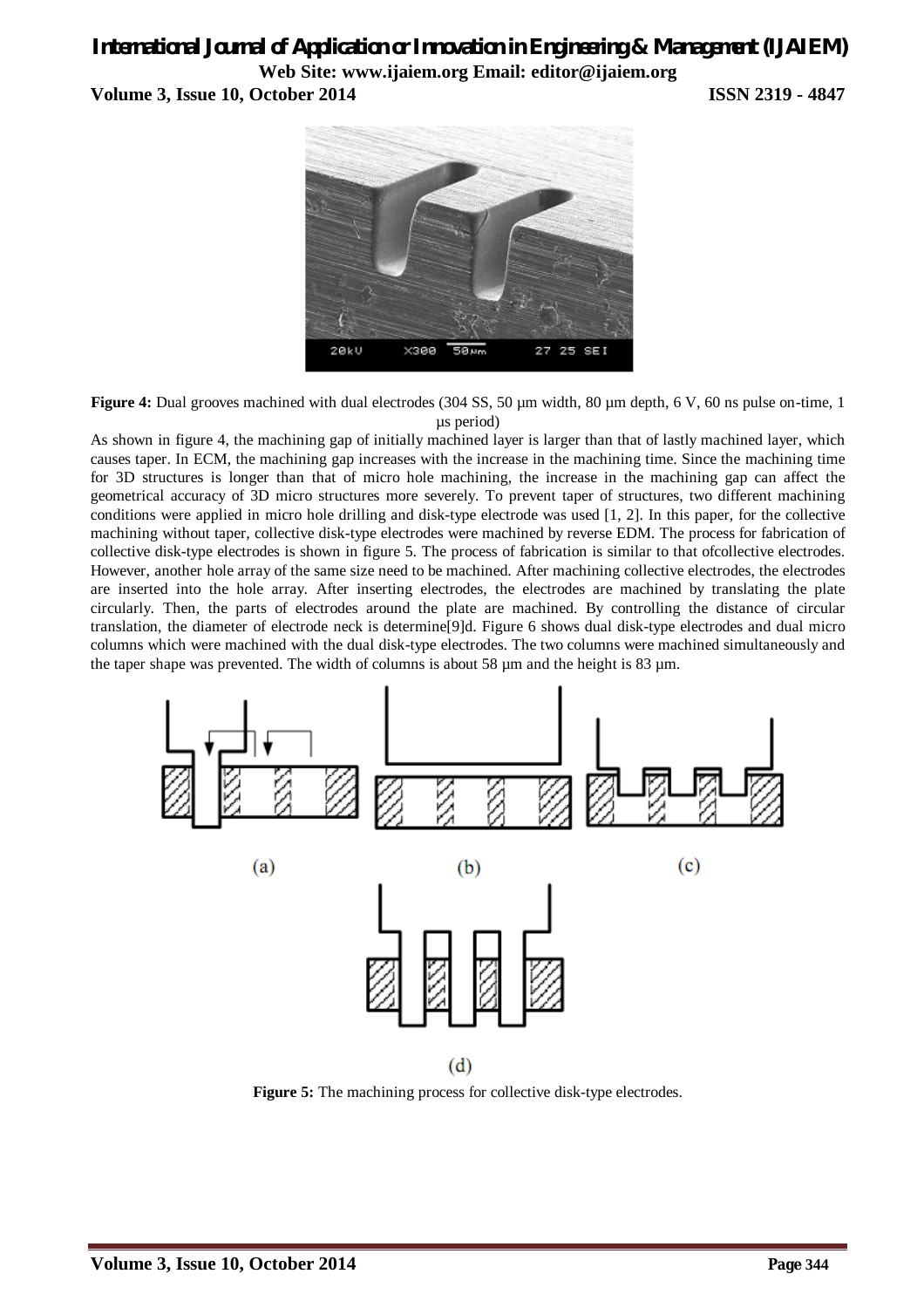## *International Journal of Application or Innovation in Engineering & Management (IJAIEM)* **Web Site: www.ijaiem.org Email: editor@ijaiem.org**

**Volume 3, Issue 10, October 2014 ISSN 2319 - 4847**



**Figure 6:** (a) dual disk-type electrodes (WC, 45 µm disk diameter, 20 µm neck diameter), (b) dual columns machined with dual disk-type electrodes (304 SS, 58 µm width, 83 µm height, 6 V, 60 ns pulse on-time, 1 µs period).

### **4. CONCLUSION**

In micro ECM using ultra short pulses, the machining speed is not as fast as other processes. However, its productivity can be increased by using collective electrodes for collective machining. In this study, collective electrodes were fabricated by reverse[11] EDM. By using the collective electrodes, micro hole array and grooves were machined and the productivity was also increased. In micro ECM, the increase in machining time causes taper of structures. To prevent taper, collective disk-type electrodes were introduced. By using dual disk-type electrodes, dual micro structures could be machined without taper.

### **REFERENCES**

- [1] Ahn, S. H., Ryu, S. H., Choi, D. K., Chu, C. N., 2004, Electrochemical Micro Drilling Using Ultra Short Pulses, Prec. Eng., 28/2:129-134.
- [2] Kim, B. H., Ryu, S. H., Choi, D. K., Chu, C. N., 2005, Micro Electrochemical Milling, J. Micromech. Microeng., 15/1:124-129.
- [3] D.C. Montgomery. 2009. Design and Analysis of Experiments, 7th Edition, Wiley.
- [4] Rajurkar K.P., Levy G., Malshe A., Sundaram M.M., McGeough J., Hu X., Resnick R. and DeSilva A. 2006. Micro and nano machining by electro-physical and chemical processes. Annals of the CIRP. 55(2): 643-666.
- [5] Se Hyun Ahna, Shi Hyoung Ryua, Deok Ki Choi and Chong Nam Chua. 2004. Electro-chemical micro drilling using ultra short pulses. Precision Engineering. 28: 129-134.
- [6] Munda J., Malapati M. and Bhattacharyya B. 2005. Experimental study on electrochemical micromachining. Journal of Materials Processing Technology. 169: 485-492.
- [7] Bhattacharyya B., Malapati M., Munda J. and Sarkar A. 2007. Influence of tool vibration on machining performance in electrochemical micro-machining of copper. International Journal of Machine Tools and Manufacture. 47(2): 335-342.
- [8] Bhattacharyya B., Doloi B. and P.S. Sridhar. 2001. Electrochemical micro machining: new possibilities for micro manufacturing. Journal of Material Processing Technology. 113: 301-305.
- [9] Bhattacharyya B., Mitra S. and Boro A. K. 2002. Electrochemical Micromachining: New possibilities for micromachining. Robotics and Computer integrated manufacturing. 18: 283-289.
- [10] Bhattacharyya B, Muda J. Experimental investigation into electrochemical micromachining (EMM) process. Journal of Materials Processing Technology2003;140(1–3):287–91.
- [11] Shin HS, KimBH, Chu CN. Analysis of the side gap resulting frommicro electro chemical machining with a tungsten wire and ultrashort voltage pulses. Journal of Micromechanics and Microengineering 2008;18(7):1–6.
- [12] Brett CMA, Brett AMO. Electrochemistry, principles,methods, and applications. New York: Oxford University Press; 1993.
- [13] International Union of Pure and Applied Chemistry. Compendium of chemical terminology. Blackwell Science; 1997.
- [14] W. Natsu, T. Kunimi, and A. Terada Understanding ECM phenomenon using equivalent circuit for electrolyte reaction. Proceeding of the Euspen 9th international conference, p. 491–494.